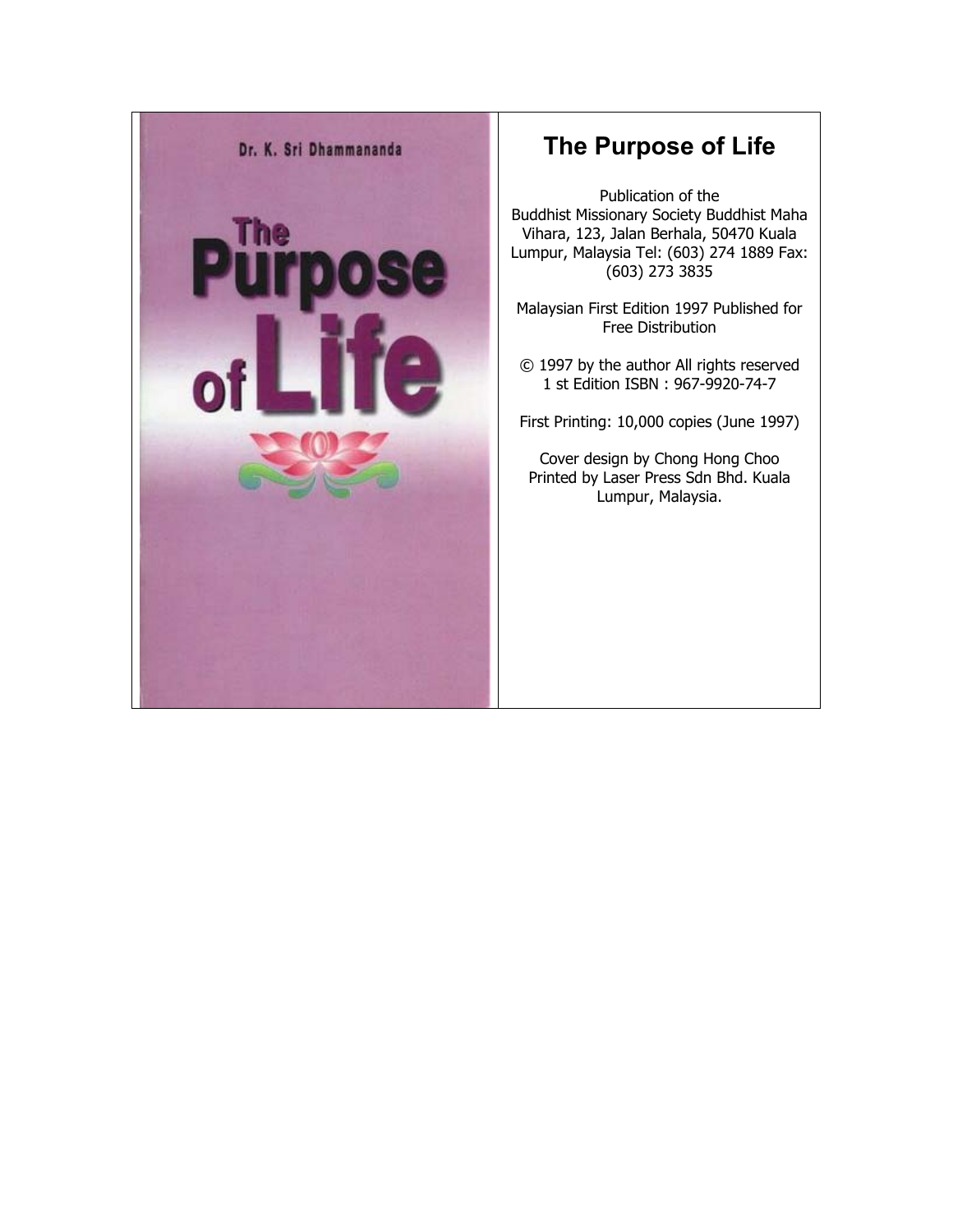What is the purpose of Life? This is a very common question that people often ask. It is not easy to give a satisfactory answer to this apparently simple and yet complex question. Although some people have given certain answers, according to their way of thinking, it seems that they are not very satisfactory answers to the intellectuals. The reason is that they have not learned to see life objectively and to understand the proper perspective of life. They have created imaginations in their own minds about life according to their understanding capacity. At the same time we also know that many religious teachers, great philosophers, well-known poets and great thinkers are also not satisfied about life. When we read what they have to say about life, it would appear that some of them, too, are unable to give a clear picture of life.

#### **The Purpose of Life and Human Dignity**

Some say that life is full of suffering; uncertainty and unsatisfactoriness. Others would say: "How nice if we were never born." Still others would ask: "Why were we born to this world full of suffering?"

According to their concepts we can understand that they have seen life objectively, as it is. But the ordinary man only sees life superficially as it appears to him, and not as it really should be. " Some people say that there is no specific purpose in life and that it can be utilized for any purpose. Based on this theory there is something for us to ponder over wisely: to make use of life for purposes beneficial to ourselves as well as to others instead of wasting it for unnecessary things. In this manner, the purpose of life can be said to be dependant on the way we handle and use it. If we misuse it by violating good humane qualities, by disgracing human dignity and committing immoral practices, or by giving in to our human weaknesses, it is impossible for us to achieve something worth-while in our life.

#### **The Nature of Life**

But on the other hand, if we act wisely by observing universally accepted moral and ethical principles such as exercising patience, tolerance, sympathy, humility and kindness, as well as render some service to others and train the mind to be unbiased, then we should be able to achieve something noble and beneficial to all Those who cultivate such virtues would experience peace, happiness, calmness and satisfaction. Life would then be worthwhile living! That type of life would be more meaningful and beneficial to everybody.

"Life wastes itself while we are preparing to live," says one learned man. "Sickness, old age, and miseries are the payment we are making for occupying this body of ours as a house," laments another learned man. "We have to pay the price of fear and worry for creating selfish desires," which is yet another saying of a religious man. "Birth of a man is the birth of sorrow. The longer he lives the more stupid he becomes. His thirst for survival in the future makes him incapable of living in the present", says another Chinese philosopher. "We are the result of what we were and will be the result of what we are" says the Buddha. When we consider all these views, we can find out and understand the true nature of life and its purpose.

If we are going to please only our senses as the purpose of our life, then, we must be prepared to face various problems arising there from. Because no one can enjoy pleasure without facing different problems as a result of one's actions.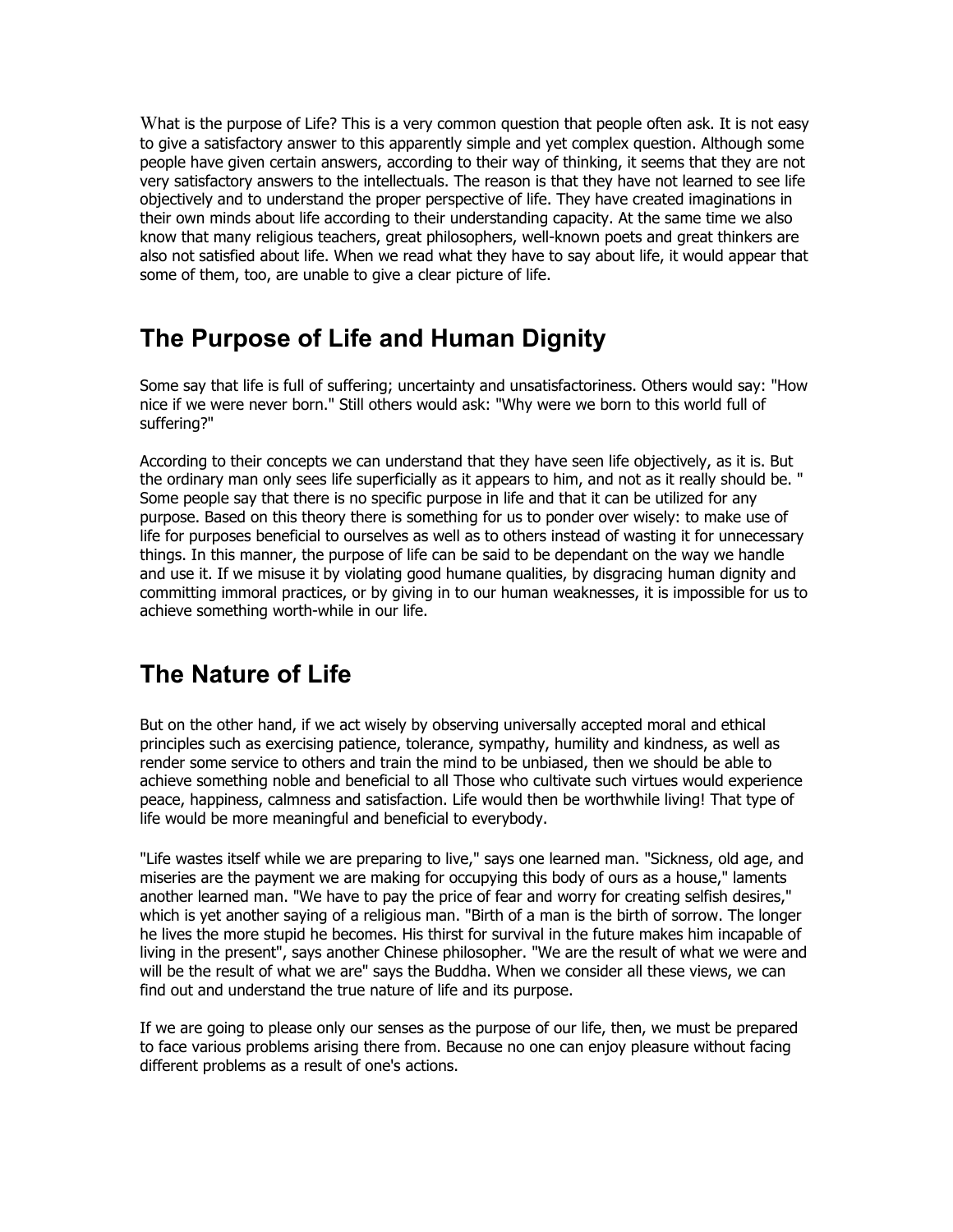Although scientists have discovered wonderful things for man's convenience yet they could not fully understand the very purpose of life. Therefore another well-known scientist says: "Is there a purpose for life? What is the purpose of life? What, or where, or when? Out of space came universe, Came sun, came earth, came life, Came man, and more must come, But as to purpose whose or whence? Why, None."

Regarding the behavior of man one scholar has said "Man is not what he is, man is what he is not." According to him, man does not behave as a real 'Man'. According to Buddhism, Man is not a fixed substantive entity but an expression, existing literally only from moment to moment on the basis of energy. Human life neither appeared nor was created by anybody for an experimental purpose as a guinea pig for any supernatural being. Life has its own individual identity.

We cannot understand the real nature of life due to our own ignorance and strong craving. That is why we crave to exist in spite of having to suffer in this world. Therefore it is impossible for us to find out whether or not there is any specific purpose to life in this world without proper understanding.

# **Karmic Energy**

Life has been described as a combination of mind and matter. As a result of this combination a being comes into existence and it goes on changing until dissolution takes place. However, dispersed mental energy and molecules once again form elements or matter and reappear in various other forms and in different spheres as life in accordance with the behavior of one's previous life. This continuity of life-stream goes on again and again as long as the Karmic energy and craving for existence remain.

# **The Five Aggregates**

According to the teaching of the Buddha, life comprised of five aggregates (pancakkhandha); namely Rupa (material form), Vedana (feeling), Sanna (perception), Sankhara (mental formations) and Vinnana (consciousness). Four kinds of elements such as solidity, fluidity, heat and motion comprise matter. Material form plus the four mental factors classified above as feeling, perception, mental formation and consciousness are combined together to form life. The real nature of these five aggregates is explained in the Teaching of the Buddha as follows: Material form is equated to a heap of foam, in which feeling is like a bubble, perception is described as a mirage, mental formations are like a banana tree and consciousness is just an illusion. With such an analysis of life, it is difficult to ascertain the reality or purpose of life as constituted.

This analysis of life posed a big challenge to many religious beliefs at one time because according to the Buddha there is no such thing as permanent life or entity that exists without changing and without dissolution.

Body is nothing but an abstract generalization for a constantly changing combination of chemical compositions or elements Life is a drop in an ever flowing river and contributes its part to the great stream of life.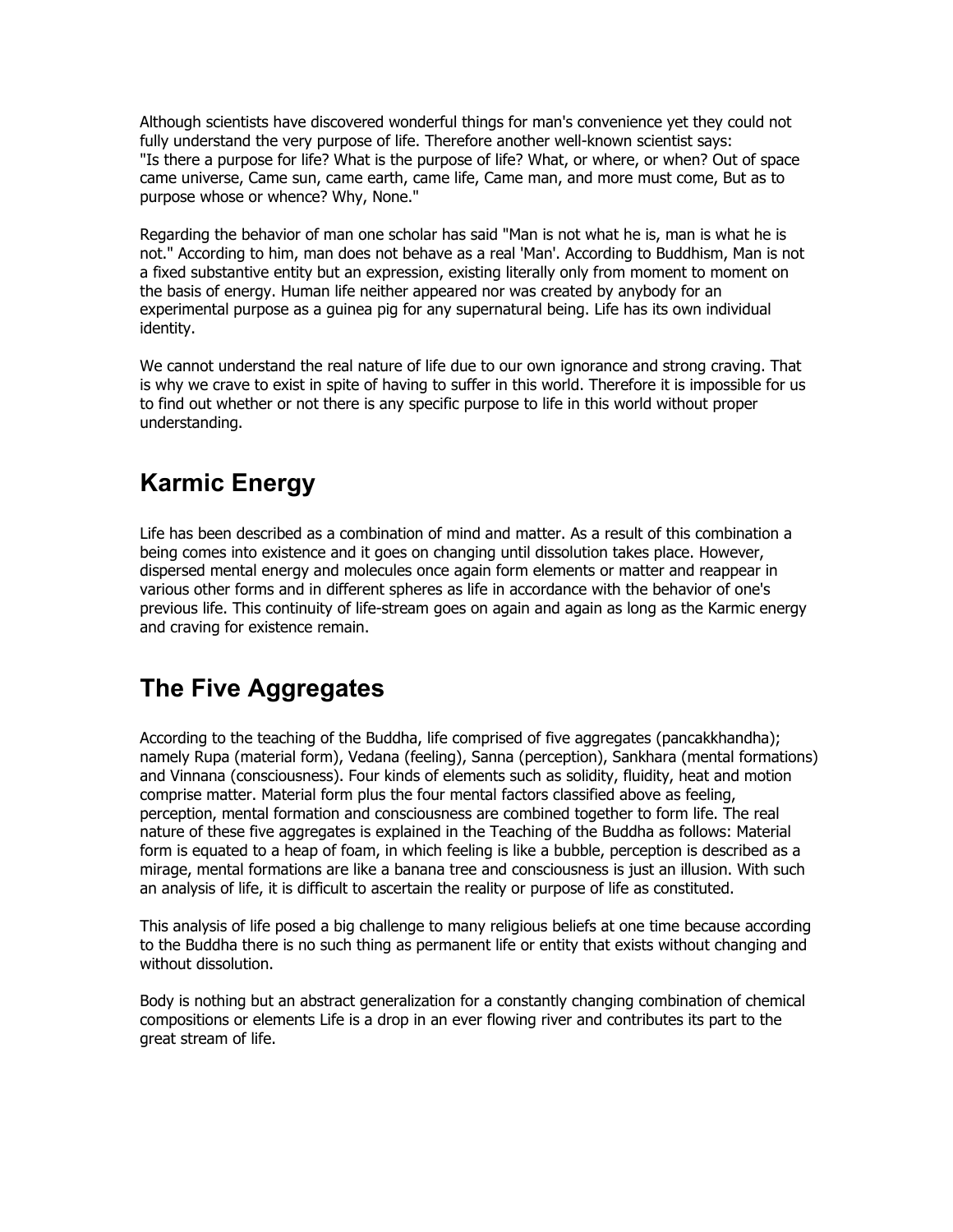#### **World is nothing but a series of waves**

The scientific analysis of the universe shows that the world is nothing but an unbroken continuity of a series of movement. Dr. Einstein says: "All matter is made of waves and we live in a world of waves."

"We are part of the same waves, if a man can be aware: of the states of his body, of his feelings, of the states of his mind and of the states of mental objects, such an awareness will lead him to find out whether there is any purpose in life."

# **Change Yourself**

What can you achieve by changing the world? Can you achieve perfection? Never. You will only be able to feed your vanity and fulfill your ego. You will be bound to the wheel of existence But by changing yourself, by realizing the nature of self through selflessness, self-discipline and self-exertion, you can achieve perfection. By achieving such perfection, your life becomes meaningful and you can render great service to others. People will be inspired by your example; they will follow you and also achieve the common aim in life.

Man today is the result of millions of past thoughts and actions. He is not ready-made for he "becomes and continues becoming." His character is determined by his own thinking process. Man is not perfect by nature; he has to train himself to be perfect.

Life does not belong to human beings alone. Many other live forms exist in this universe. However, human beings have a greater thinking and reasoning power. In that respect they are superior to other living beings since they have the intelligence to mould their way of life in order to get rid of their worldly sufferings. Hence, if the purpose of life is just to get rid of sufferings, then human beings can achieve that end through their own effort But life will be a failure if it is not used properly.

The Buddha in his teaching stresses upon the value of being a human. He painted the most perfect picture of a human being striving and struggling from life to life in his quest for perfection. In fact, life is an unique experience. There is nothing with which to compare it; no measure of its value could be determined in terms of some other things, and money cannot purchase it. Yet, with this 'priceless pearl' many have not learned what to do with it. Here life does not mean mere physical body or senses, but the thinking human mind.

## **Classification of Men**

The Buddha has classified mankind into four groups:-

- 1) one who works for his own good, but not for the good of others;
- 2) one who works for the good of others, but not for his own good;
- 3) one who works neither for his own good nor for the good of others; and
- 4) one who works for his own good as well as for the good of others.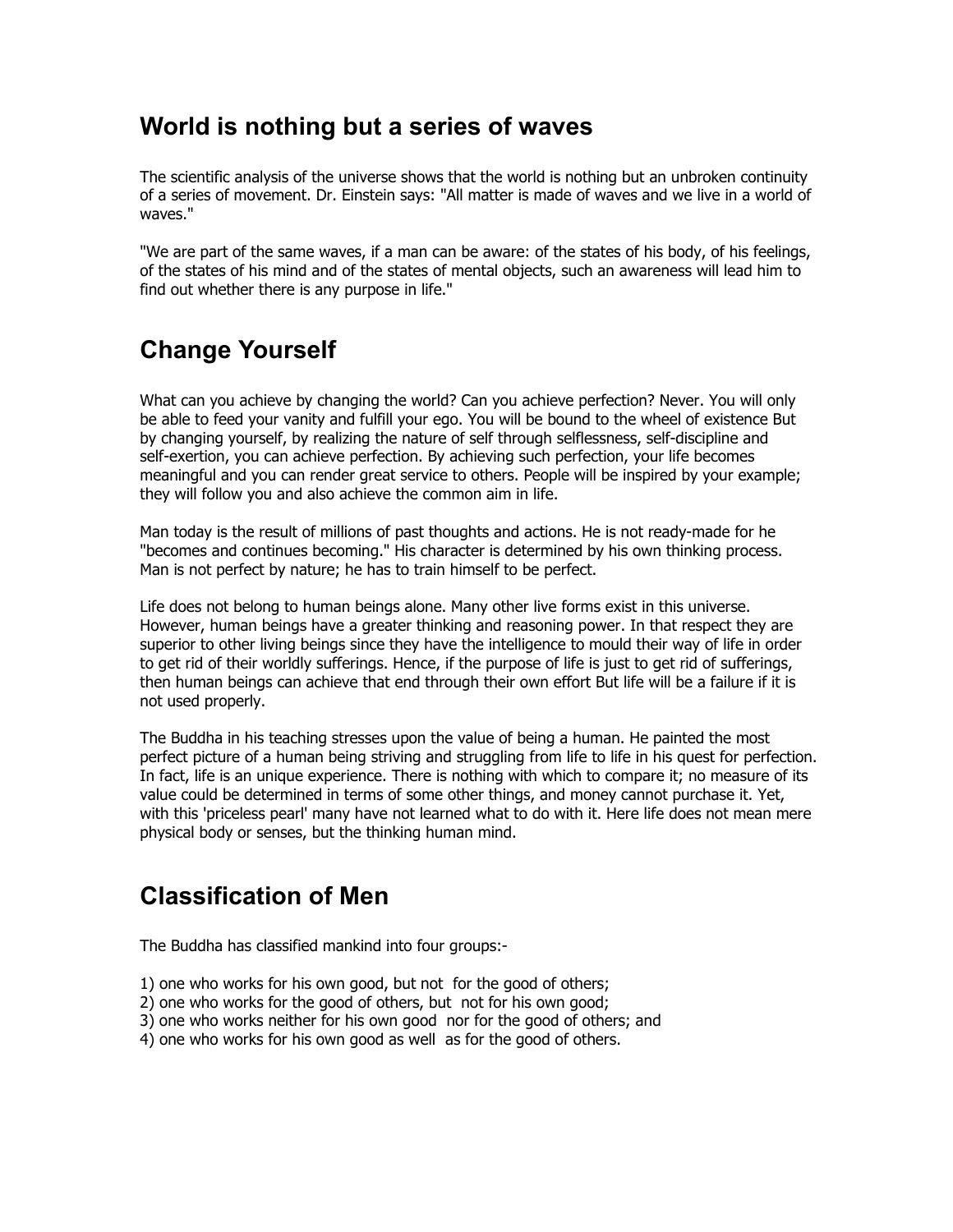One who works for his own good, but not for the good of others. It is he who strives for the abolition of evil thoughts, words and actions in himself, but he does not encourage others to abolish greed, hate and delusion.

One who works for the good of others, but not for his own good. It is he who encourages others to abolish evil thoughts, words and actions but does not strive for the abolition of greed, hate and delusion in himself.

One who does not work for his own good nor for the good of others. It is he who neither strives for the abolition of evil thoughts, words and actions in himself, nor does he encourages others to abolish greed, hatred and delusion.

One who works for his own good as well as for the good of others. It is he who strives for the abolition of evil thoughts, words and actions in himself, and also encourages others to abolish greed, hate and delusion. (Anguttara Nikaya)

## **Life is not free from suffering**

If we contemplate deeply, we have to agree that life is indeed one of eternal suffering. Every moment we are suffering, either physically, emotionally or mentally. Can we ever find a single person in this world who is free from physical, emotional or mental pain? Even those who have attained sainthood are not free from physical pain so long as their physical bodies exist. Life and suffering are inseparable.

If anybody should ask, "What is the most uncertain thing in this world?" - the correct answer would be "Life is the most uncertain thing." Everything that we do in this world is to escape or evade ourselves from suffering and death. If we neglect this life for even one second, that is more than enough for us to lose our life. Most of our daily routine, such as working, eating, drinking, sleeping and walking are ways and means adopted by us to avoid suffering and death. Although we occasionally experience some sort of momentary worldly pleasures by satisfying our desires, the very next moment these same things that gave us pleasure might turn into suffering. Therefore, the noble treasure of peace and happiness need not be in the rich man's hand but in the man who has renounced worldly pleasure.

Everything pertaining to our life is subject to change and unsatisfactoriness. That is why the Buddha has explained that as long as there is craving for worldly pleasures or desires for existence, there is no way one could escape from suffering. Desire is important for existence. When existence takes place suffering is unavoidable.

Many contemplate seeking eternal life, and yet, ironically, many seekers of longevity find life so boring that they do not even know how to pass the day! There is a Chinese proverb on man's insatiable desire for longevity. "Man fools himself. He prays for a long life, and yet he tears an old age". Apparently his intention is to remain young in order to enjoy the pleasures of life perpetually. According to the Buddha, this craving for immortality is one of the causes for selfish ideas and sufferings.

#### "It is easy enough to be pleasant When life flows along like a song But the man worthwhile is the man who can smile When life goes dead wrong."

Whatever little happiness we get is secured amidst many disappointments, failures and defeats. Man cannot find a life where there are no difficulties, problems, conflicts, disappointments, and so on among thousands of other uncongenial situations Day and night man is struggling to get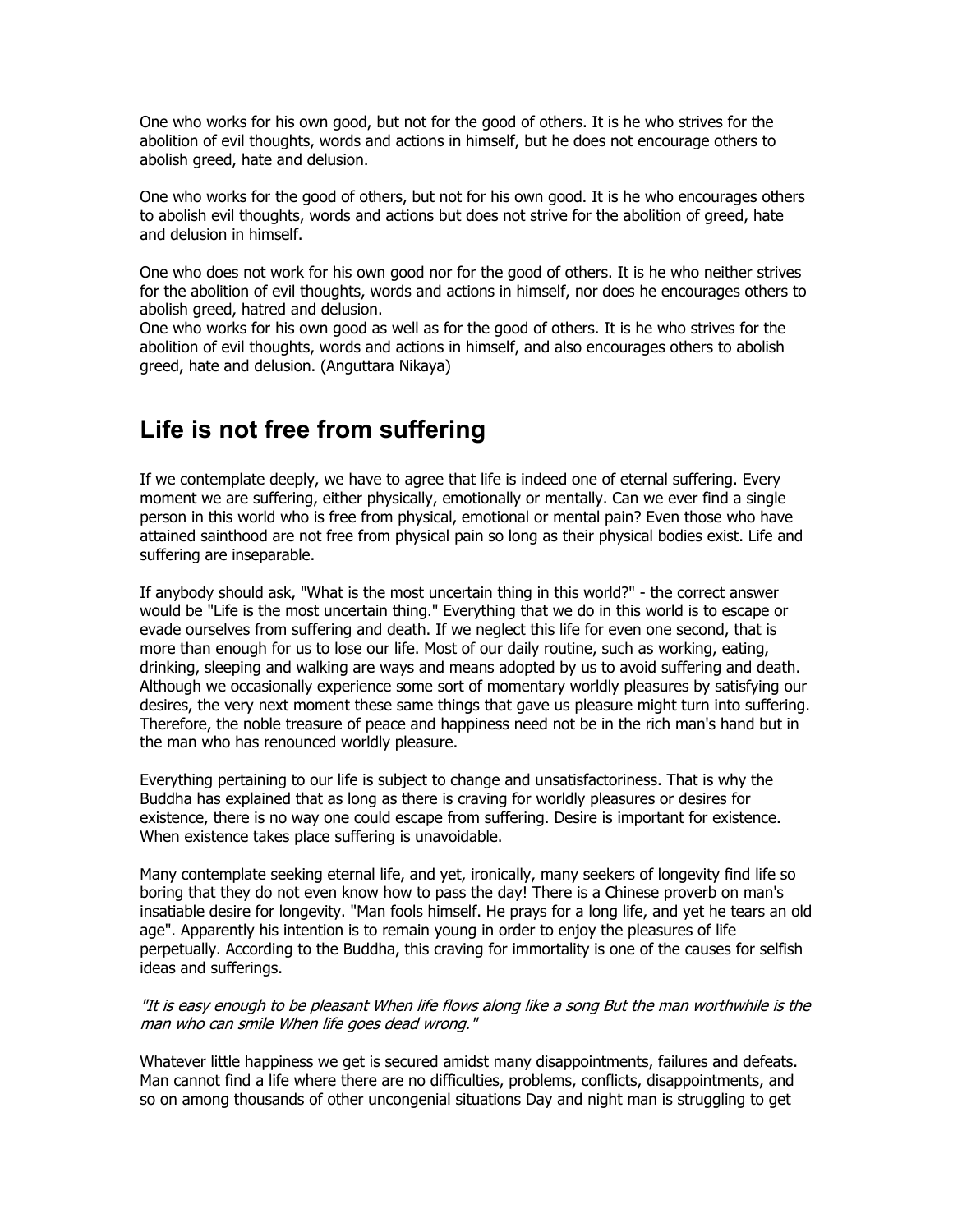rid of these unpleasant situations. The more he struggles to escape from this unhappy state of affairs in a worldly way, the more he entangles himself with some other problems. When he manages to get rid of one problem, intentionally or unintentionally he would have created himself some other problems. Where then is the end of these problems? For our own survival, we have to accept such difficulties and sufferings without complaining. There is no other alternative. Suffering will always be there! Yet suffering and unhappiness are by no means inevitable. Suffering, says the Buddha, is a disease and can therefore be cured completely when purity or perfection is attained.

Lao Tze, the well-known Chinese teacher, said: "I have suffered because I have a body. If I had no physical body how can I suffer?"

"If all the mountains were books and if all the lakes were ink and if all the trees were pens, still they would not suffice to depict all the misery in this world." (Jacob Boehme)

When you look at the way people suffer in this world, you can see the real situation of worldly life. Why should they suffer in this way? And who is responsible for their sufferings? According to the Buddha each and every person is responsible for his own suffering. They are suffering here today because of their strong craving for existence, as craving for existence influences them to commit evil deeds. This is the main cause of suffering. It has taken more than 2500 years for many philosophers and psychologists to understand that what the Buddha said was indeed true. A poet analyzed our life in the following way.

"To the fire flies the moth Knows not it will die. Little fish bites the hook Knows not of the danger. But thought knowing well the danger of these evil worldly pleasures, We still cling to them so firmly. Oh how great is our folly!"

#### **Fleeting Nature of Life**

Buddhism points out that the duration of life is very short and we should work mindfully, vigilantly and heedfully for our salvation

"People can never really understand That we are here but for a little spell. But they who realized this truth indeed Avoid from suffering and quarrels" (Theragatha)

## **The World is a Battlefield**

The whole universe is a vast battlefield. Existence is nothing but a continuous struggle, molecules against molecules, atoms against atoms, electrons against electrons and so on and within the physical system itself it is a big battleground. The mind itself is the biggest battlefield.

The man who is not at peace with himself cannot be at peace with the world, and external wars have to continue in order to hide the fact from individuals that the real war is within. The most important prayer of mankind today is for peace, but there can be no peace in this war-torn world until the conflicts of man with himself are ended.

In the eyes of the Buddha, living beings tremble like fish in a stream that is almost dry, being in the grip of craving, either leaping hither and thither, like hares caught in a snare or lost like arrows shot at night I le saw the struggle of all against all, the senseless series of predators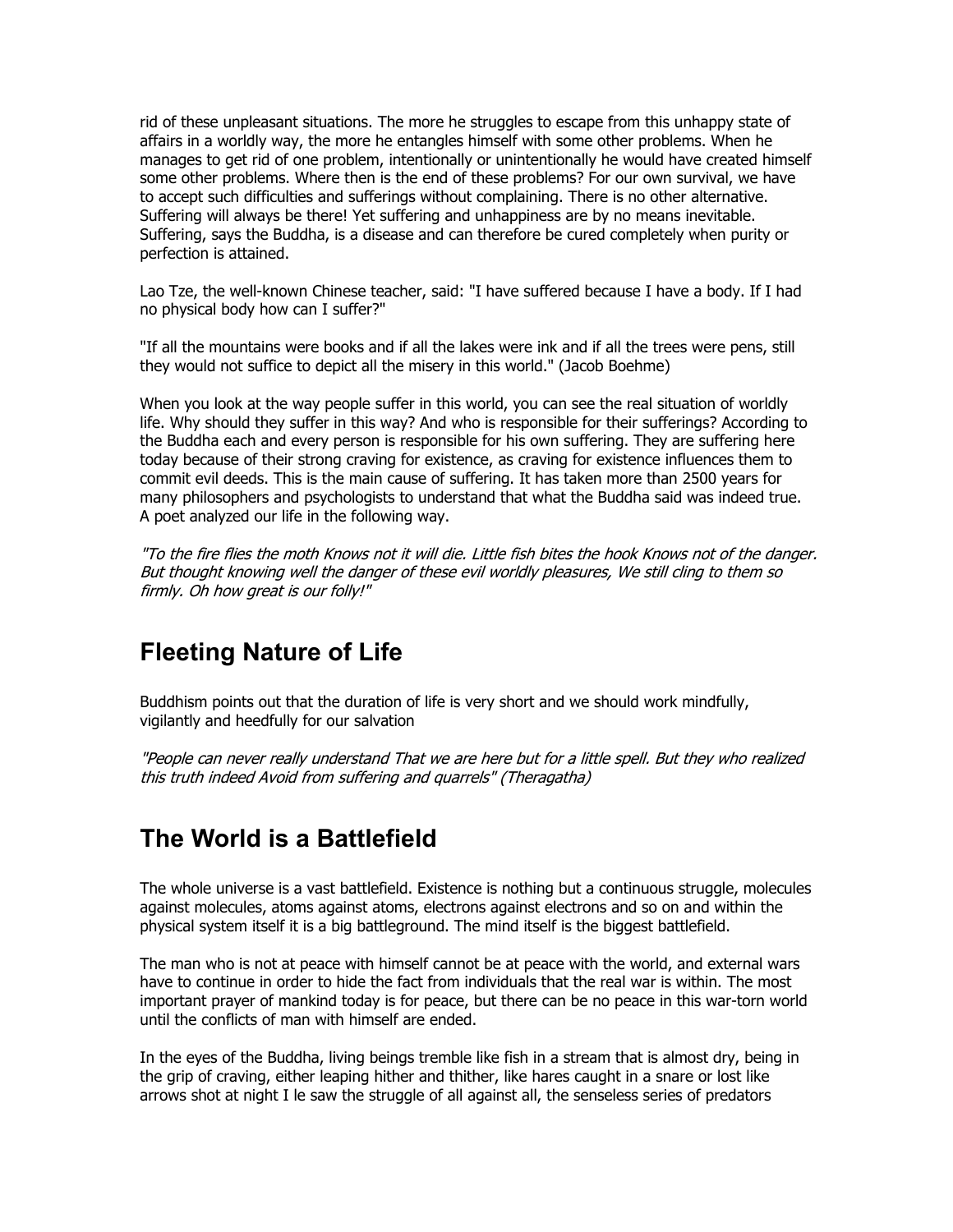trying to prey upon or rob their victims in which one feeds upon another, only in order to be fed upon in return. War is created by the human mind and the same human can create peace with justice if only man uses his unbiased mind.

World history tells us that racial discrimination, color bar, religious fanaticism and greed for political power and wealth have created enormous disasters, miseries and suffering in this world. They have taken a heavy toll of human lives in a cruel way. Such issues have never contributed anything towards worldly progress. People who are thirsty for power and wealth and are intoxicated with jealousy and greed always create troubles and often try to justify their cruel acts by talking nonsense in the name of peace and justice. We are living in a make-believe world which appears physically united but mentally divided, and at times mentally united but physically divided. The following saying indicates how changes take place in our life

"We live and work and dream, Each has his little scheme, Sometimes we laugh; Sometimes we cry. And thus the days go by."

#### **A lot of nonsense**

A lot of fuss. A lot of tears A lot of people. A lot of money A lot of time. And all for what? A lot of trouble. A little body!

A blob of proteins Fast unwinding, A little corpse Quick decaying. No longer is it Dear Father, mother Or any darling other. In spite of this We must have Consolations and coffins Processions and Tombstones Parties and mourning Rites and rituals Buried or burnt Embalmed for ever, All for these little Bloated bodies. Sons remember, Grandsons little, And after them Are the dead forgotten, Stones and bones alone remaining. So is this not A lot of nonsense? (Bhikkhu Khantipalo)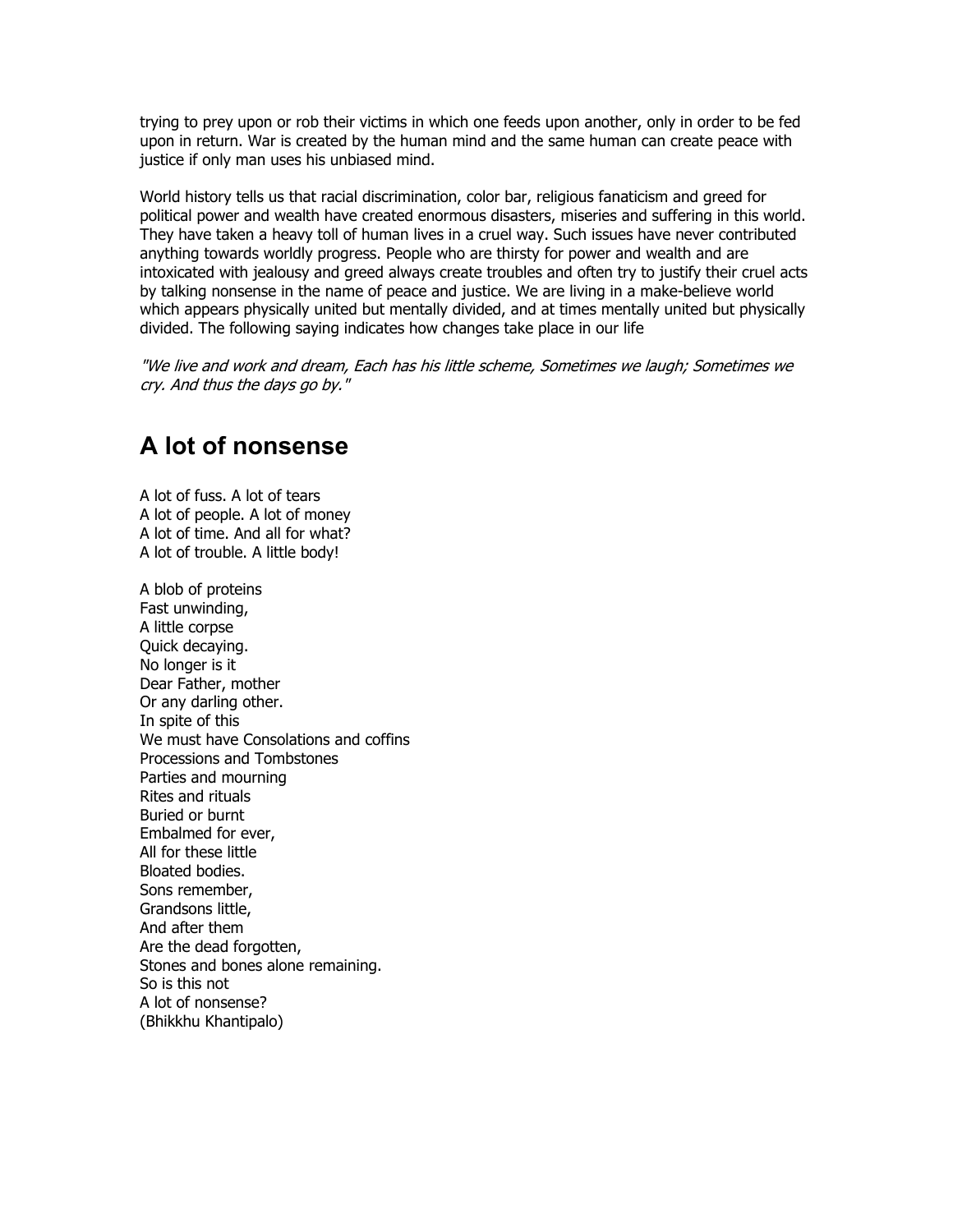# **Spiritual Values**

Julian Huxley says: "Life should lead to the fulfillment of innumerable possibilities-physical, mental, spiritual and so forth - what man is capable of. And humanity is capable of greater and nobler things."

You are born into this world to do some good and not to pass your time in idleness. If you are indolent, then you are a burden to this world. You must always think of rising higher in goodness and wisdom. You will be abusing the privileges of becoming a human being if you do not prove yourself worthy of the merit which brought you here. To waste one's existence in grieving over the past, in idleness and heedlessness is to show his unfitness for this world.

The tree of civilization has its roots deep in spiritual values which most of us have not realized. Without these roots the leaves withered would have fallen and left the tree a lifeless stump.

The Buddha advised us not to be lazy, but to get up and do some work and try to gain some income and protect what we have earned without neglecting or wasting it. The Buddha saw worldly life in its proper perspective, without any selfish or egoistic attitude. On the other hand, enlightened religious teachers explained that if we allow this life to go round and round in the cycle of birth and death, while suffering physically and mentally, there is no real purpose of this life. But we can make use of this life for a better purpose by being of service to others, by cultivating morality, by training the mind and living as cultured men in peace and harmony with the rest of the world. According to the Buddha, human beings are not puppets devoid of responsibilities. Man is regarded as the highest fruit of the tree of evolution. Our ancient philosophy, however, expresses the purpose of life in this way: "Leading from darkness to light, from untruth to truth and from death to deathlessness." These simple yet meaningful words give us much food for thought.

## **Immortality after Death**

All the questions man asks about his life are related to the reality of death; he differs from all other creatures, it would seem, in being aware of his own death and in never being fully reconciled to sharing the natural fate of all other living organisms. If only man can understand that life is short and that death is inevitable, he can solve many problems pertaining to life. In his resistance to death, man has achieved some prolongation of life which may be equated to a child playing by the sea-side, working desperately to build up his sand-castle before the next wave breaks over it Man has often made death the center of religious objects and invoking heavenly blessings for the gaining of everlasting life.

Death happens to all living beings, but man alone has created, out of his constant fear and threat of death, a will to endure. And out of the desire for continuity in all their conceivable forms, man has created religion, which in turn, has attempted to give a more meaningful end to life.

Although certain religions believe in the existence of heavenly abodes where life would be one perpetual bliss, we have yet to hear that the devout followers of any particular religion were at all keen to give up their earthly existence to be with the Almighty in heaven. Similarly, even Buddhists would prefer to cling on to their precious earthly existence although they fully realize that life in this world is nothing but suffering, and that the ultimate bliss is liberation from suffering.

The biggest problem faced in many countries today is the problem of population explosion. Ways and means will have to be found to curb this perpetual swelling of this stream of life. These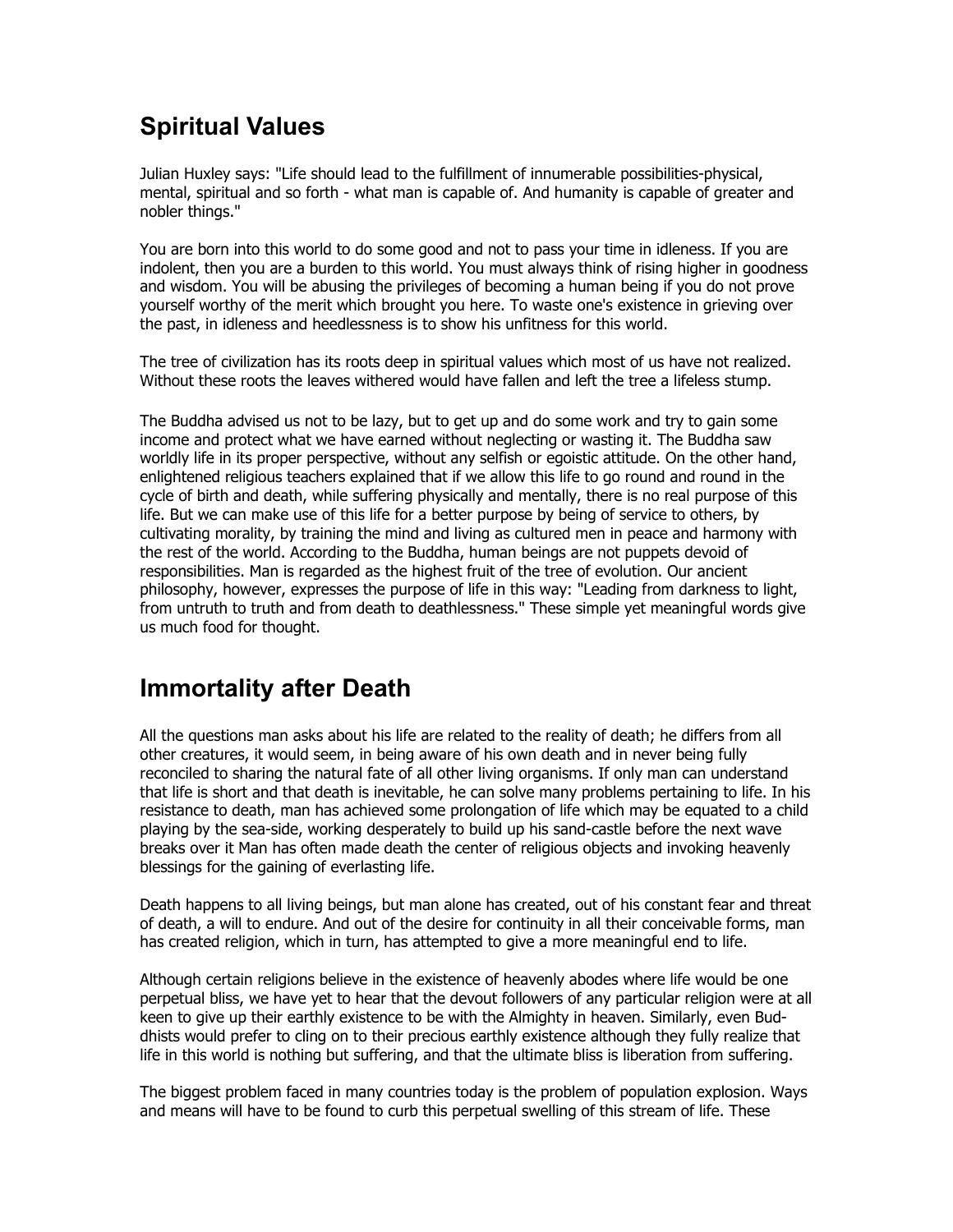millions need food, shelter, comfort and security. To these people the question is not "what is the purpose of life" but "what to do with life". The simple answer is that one should make the best use of life and its resources and find whatever happiness that one can grasp in a practical and righteous manner rather than worrying unduly on the metaphysical proposition of the mystical purpose of life. However, religion steps in to console man, or rather awaken him to the fact that life is not dreary and hopeless, as often viewed on the basis of the physical aspect alone. There is a hope for a better life.

All the progress in this world made by man is due to the fact that he realizes he is mortal and that he would like to leave his mark behind after he is gone. If man were to achieve immortality and his days on earth were endless, he would be inclined to take things easy and lose all incentives or initiatives to progress; there would be no desire for him to make the world a better place than when he found it. If there was no death, life would become stagnant, monotonous, unspeakably burdensome and boring. If man is given the insight to realize and know the time of his death, he would definitely act differently from what he is doing presently.

#### "Man's body turns to dust, but his influence persists" - (Buddha)

Even though our ancestors are dead and gone, we can assume that they still exist amongst us, not physically, but through the influence created by them in the past from generation to generation - their influence persists. By the term 'ancestors' we refer not only to our forebears but also to all those who had contributed for the welfare and happiness of others. In this sense, we can say that the heroes, sages, philosophers and poets of days gone by are still existing amongst us-through their influence. As we link ourselves to these martyrs and thinkers we come to share their wisest thoughts, the noble ideals and even fascinating music of the centuries!

The cry of a man's heart for a purpose is the dim recognition of the nature of life. When a man comprehends within himself his divine or noble nature, he no longer cries for a purpose of life, for he realizes that he is himself that very purpose.

Thinking people have realized that the course of human history is determined not by what happens in the skies, but by what takes place in the hearts of men.

The Buddha said that there is no other supernatural living being higher than the perfect man.

Man can and must raise himself above the limitation of his individuality, but he cannot raise himself above the laws and principal characteristics of his kind.

#### **Make the best use of life**

The important point about life is that we have it and therefore we must make the best use of it. This indeed is the great value of life, the opportunity of making the maximum use of it. Many people lead narrow, unhappy and depressed lives because they do not try to make the best use of life; most of the time they spend by worrying, and struggling for survival, working like slaves, confronting enormous problems and hindrances. We spend more energy in a battlefield - fighting for survival, fighting for power, fighting for gain, fighting for name, fighting for pleasure and fighting to be free from danger. Occasionally we do gain a little bit of momentary emotional satisfaction but every pleasure inevitably ends with suffering.

Look at the world, and you can see how people are fighting against each other, bombing, hijacking, and harming one another. The whole world is like a mad house. People have forgotten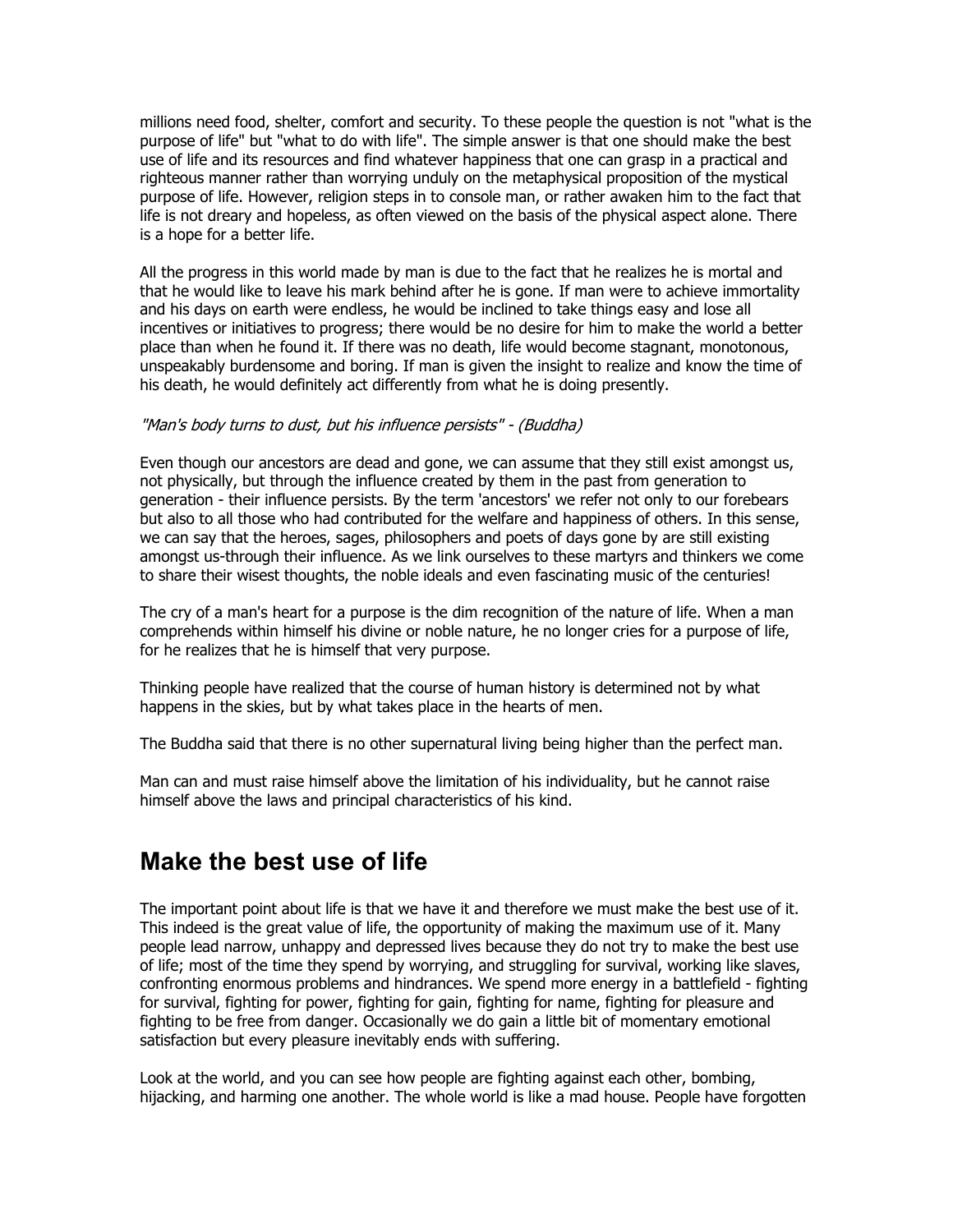their good human character and have allowed crookedness, cruelty, cheating, robbing, harboring of anger, grudge, greed and ignorance to reign over them. Apparently there is no room in man's mind to cultivate good thoughts. How then can one find peace, happiness and contentment in a battlefield in which one is continually fighting either for gain or escapism from danger? "Man's inhumanity to man makes countless thousands mourn".

If you can understand the real nature of life and the world, then you can readily understand why it is absolutely necessary to attain liberation -Nibbana - and you would not delay your effort for attainment of this blissful state. Today you are fighting to escape from suffering through a worldly way, which is a losing battle. However, if you try to get rid of your suffering by developing the spiritual aspect of your life, then you can find real peace. That is Nibbana.

## **Worldly Pleasures**

We know there are many in this world, even amongst Buddhists, who are not prepared to work for the attainment of Nibbana. For this reason, some have introduced their own version of "Nibbana" as a paradise where people can enjoy everlasting sensual pleasures. Such an introduction will appeal to those who have a very strong craving and attachment to their life and worldly pleasures. They cannot understand that such a concept of "Nibbana" is but a dream. Nevertheless, worldly people always think and pray for this kind of "Nibbana". On the other hand, there are also people who think that it is better to remain in this world in spite of all sorts of sufferings in order to enjoy their life. They are ignorant. They fail to understand that due to their cravings and attachments which they have developed, they are unable to appreciate the fact that Nibbanic bliss is the real everlasting bliss and that other worldly conditions which they consider as happiness cannot relieve them of physical and mental suffering.

According to the Buddha, it is due to ignorance that people crave for existence within this "Samsara" (cycle of birth and death) while enduring suffering and running after a mirage in a perpetual search for something to please their senses. They should learn to calm their senses instead of placating them by fleeting indulgences.

# **Endless World System**

Some people think that if all of us attain Nibbana, this world will be an empty place and that there won't be anybody to work for the progress of this world. This is a shallow idea appearing in the minds of such people who lack the real knowledge of living beings.

They should understand that this world will never become empty since very few wise people will be able to attain Nibbana. As far as world systems are concerned, there is no limit to them. And there is no such thing as either the beginning or the end of world systems and the universe. World systems will always appear and disappear. When one world system disappears, another is born. The dispersed world systems reappear due to combination of molecules and energies. Living beings who have departed from other world systems also come into existence due to the recombination of these elements, energies and their mental formation with karmic energies. One should not think that there are only a limited number of living beings who appear and disappear again and again in this universe. Living beings are numerically unlimited and infinite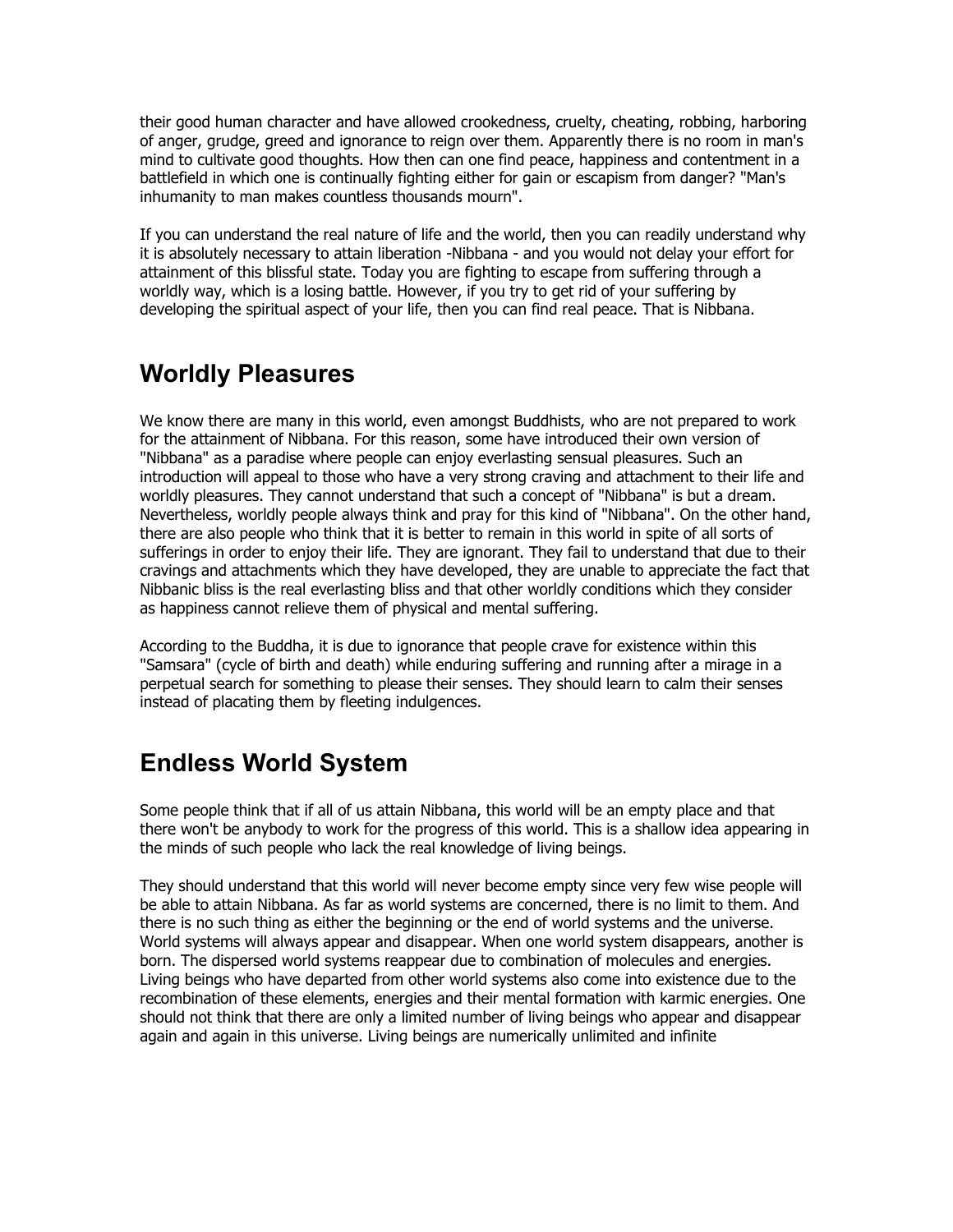## **Progress and Pollution**

Are we really working here for the progress of this world? We may think so but we are actually damaging this world. We have discovered many gadgets to destroy this world. Nature has produced so many things here in this world. To achieve our own ends, we are destroying the natural beauty of this earth. We are polluting the atmosphere, the water and the air. We are destroying plant life as well as all animal lives. We should not assume that we as human beings are the only ones who have got the right to live on this earth. Each and every other living being too has got an equal right to live here. But we deprive other beings of their privileges. Not only that, even within our own human community, one race will try to topple the other race, hindering their progress and not allowing others to live in peace. They declare wars and start to slaughter one another in the name of patriotism.

As long as human beings have polluted minds there will be no peace on earth. It is due to the existence of such people that this earth has become a place of turmoil. Today we see blood-baths all over the world. Each and every person is planning to swindle another person. Selfish ideas always prevail in their minds. One man cannot trust another man. They view others with suspicion in their hearts. One cannot understand the real character or motive of another man.

## **Man is responsible**

People always talk about the uncertainty of the world situation. Who is responsible for this unfortunate situation? is there anybody else other than the so-called smart man?

How can we expect a better and peaceful world if men behave as uncultured persons? How can we enjoy our life in this uncertain world? Scientists seek to conquer nature for their own material ends. Religions and philosophy aspire to live in harmony with nature for peace of mind and spiritual achievement. You cannot change worldly conditions according to your wishes but you can change your mind to develop contentment to find happiness. A man who is absorbed in seeking only worldly satisfaction will never reach higher knowledge, for it cannot be found without strenuous search. Materialism degrades man to the brute state while religion elevates him into the divine or noble state. In a materialistic regime men become slaves to their senses. Naturally most people dislike to face the true facts of life. They like to lull themselves into a false sense of security by sweet dreaming, imagination and take the shadow for the substance. The Buddha's attitude to worldly powers and worldly pleasures is best described thus: "Better than absolute sovereignty over the earth, better than going to heaven, better than even lordship over the worlds, is the fruit of a stream winner - the first stage of perfection." By spending his life only for the material worldly progress to feed his insatiable desire it is impossible for man to see the end of unsatisfactoriness in his life. According to the Buddha, this world is based on conflict, friction or unsatisfactoriness and impermanence. Again, he says that the way to worldly gain is one thing and that to Nibbana is another.

## **The Man and His Honey**

Here is a small parable to help us understand the real nature of life and worldly pleasure: A man had lost his way whilst he was going through a thick forest covered with thorns and rocks. Then he was confronted by a huge elephant which started to chase him. He ran for his life. While he was running he saw a well and thought that this would be a good place for him to escape from